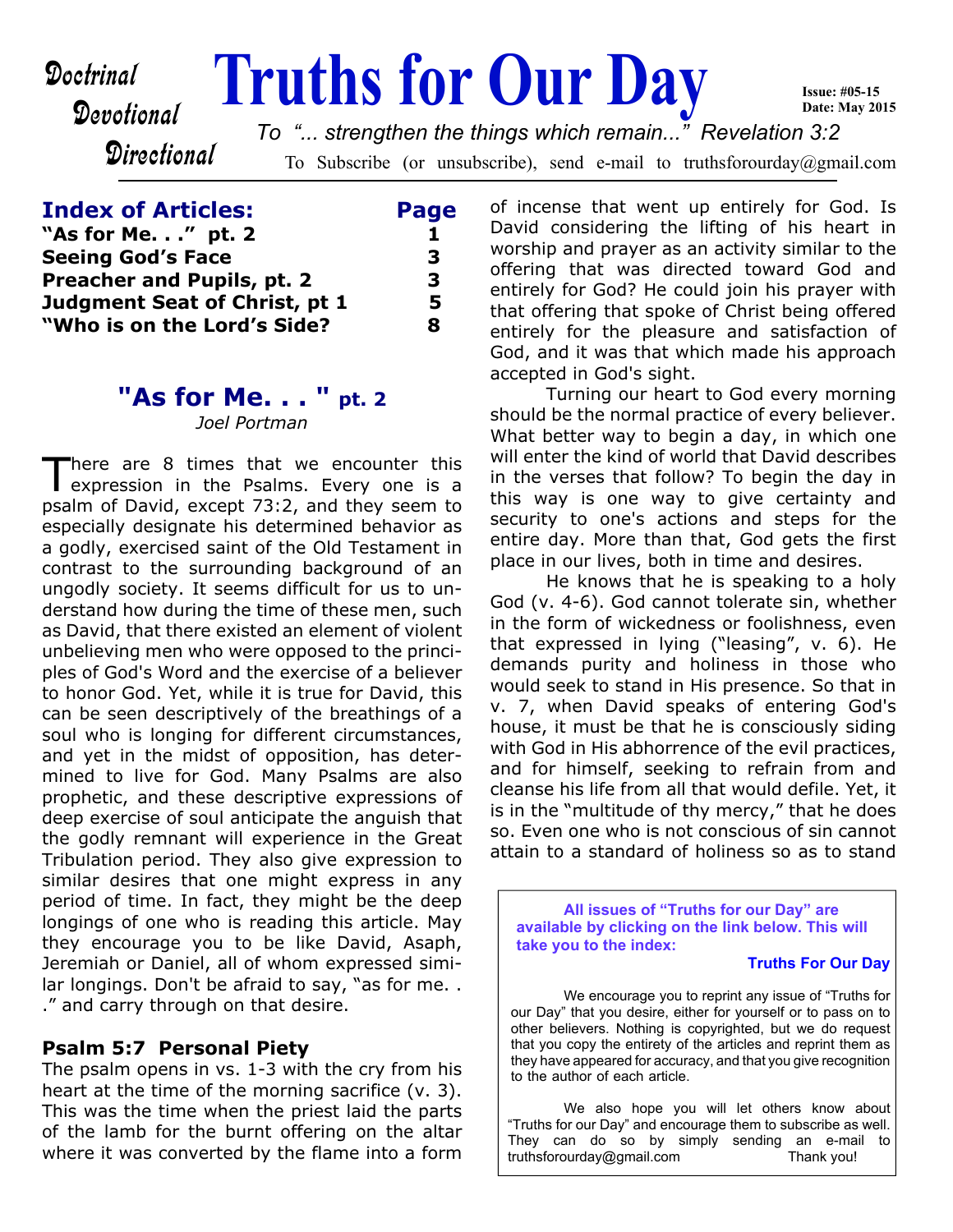in the presence of infinite purity and holiness. It is through the faithful and loving mercy of God that we can do so, and the believing worshiper is conscious of his personal unfitness to come near.

 However, in the confidence of God's mercy, he can come near to worship, knowing that the burnt offering that was ascending on the altar provided for his acceptance, and it is in the value of the sacrifice that he, and we, can present our worship and praise to a holy God. Do we have that confidence? Are we able to present spiritual worship, being conscious of having been taken into favor in Christ and accepted on the ground of His work on our behalf? It is what He is and has done that makes it possible. How great and abundant are God's mercies toward us, moving on our behalf in His Son to bring purged worshipers before Him, complete in Christ and made fit for God's presence.

 Therefore, David could say, "as for me, I will come into thy house. . ." Others likely had no thought of this need, nor desired to avail themselves of the privilege. His was a contrast with them, even as our personal desires should be in contrast to a world that knows not God, nor desires the knowledge of His ways (Job 21:14). The constant characteristic of a believer's life should be that it is centered on the reality of knowing God and seeking to honor Him continually. So we find that he adds, v. 8, his recognition of the need for divine guidance so that his life might be directed aright in the midst of surroundings that were adverse and contrary (v. 9). He ends the psalm by expressing his confidence in God's blessing and protection, being compassed, or crowned continually with the shield of God's favor. What a blessedness is the life of a child of God! Knowing God, trusting God, worshiping God! May we know the reality of this in our lives each day.

## **Psalm 17:15 Personal Anticipation**

Psalm 17 seems to be the final one of a series that began with Psalm 14, which is called the Psalm of the Ungodly Man, a man who feels no need for God, and who actually rejects God from his life. Psalm 15 is rightly called a Psalm of a Righteous, or Godly Man, and ultimately is speaking of Christ, since He is the only one who fits the qualifications that the psalm describes. Psalm 16 is quoted regarding Christ in Acts 2:25-28 when Peter first preached on the Day of Pentecost. It depicts Christ as the completely Satisfied Man who found all His joy and delight in that which was of God and linked with His saints. But Psalm 17 present to us a truly Dependent Man, who again is our Lord Jesus Christ, living in a constant condition of true dependence on God for all that He needed or received. These psalms should also describe a child of God who is living righteously, who is satisfied with the abundance of God's house and God's people, and who realizes his total need of and dependence on God. These are also characteristics that are foreign to the man of the world, for they are not righteous positionally nor practically. They are never satisfied, neither do they desire the things of God. And finally, they are independent and self-sufficient in their own thoughts, not acknowledging that all their good comes down from above.

 The opening of the psalm echoes the opening of Psalm 16, for his great desire is for preservation, so he asks that the LORD might hear his prayer, being uttered from true lips. Feigned lips would be those that say one thing to God, but then act completely contrary to their utterance. Not so the psalmist (32:2)! What he spoke to God was what he knew to be true in his life. Of course, this was perfectly true of our blessed Lord (1 Peter 2:22).

 Without looking at details of the psalm, we see in the first part that he knows the need for preservation from evil tendencies from within (v. 3-4). We need this first of all and most of all. Our greatest problems don't arise from temptations from without, but from inward tendencies. We all have a heart that is yet prone to stray and decline to self-will instead of trusting in the Lord.

 From v. 9-14, he pleads for preservation from the evil that surrounds him on every hand. He speaks of the "wicked that oppress me," and illustrates them as a "lion that is greedy of his prey," and from "men of the world, which have their portion in this life." He is fully conscious of those who would seek a moment of weakness, some opening that could be used for his destruction. It reminds us of the enemies of our Lord who were constantly look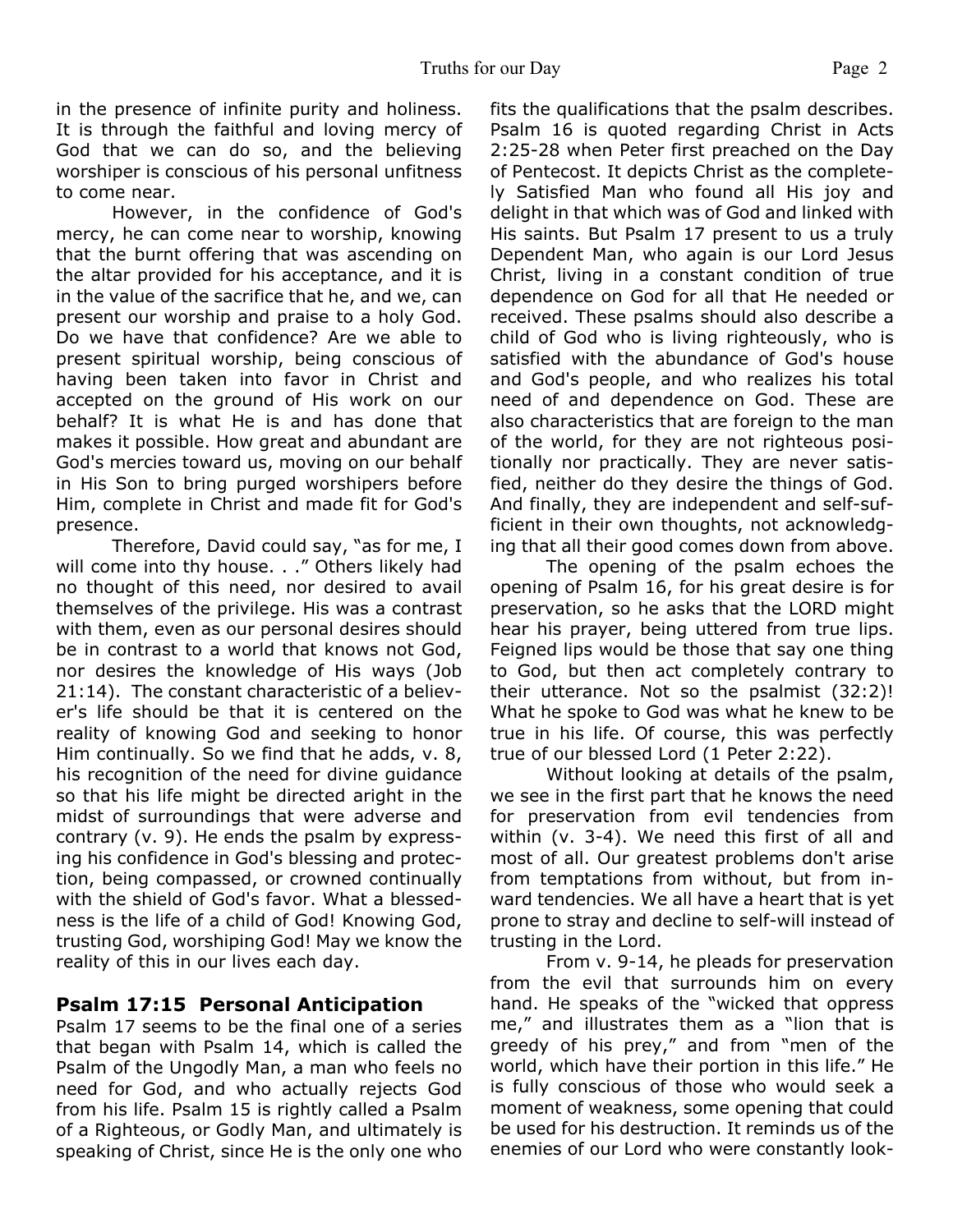ing for ways to destroy Him, but couldn't because of His perfect life.

 During one's life there is constant need for preservation, and that is not through keeping ourselves, though we have a responsibility to do so (Proverbs 4:23), but it essentially depends upon our sense of reliance on the Lord to preserve. Like the psalmist, we are weak in ourselves and unable to properly guide our own steps, but "my help cometh from the Lord." (Psalm 121:2). However, the confident anticipation of the dependent man is that he will arrive at full satisfaction at the end of this life, awaking to behold our blessed Lord's face in perfect righteousness, then to be like Him. That will be true satisfaction that was never possible amidst all the trials and difficulties of the way. May we live with that constant anticipation filling our souls!

# **Psalm 26:11 Personal Integrity**

Once again, David expresses his determination to live and act differently from the ungodly world around him. He can say that his life is open to the LORD's examination, knowing nothing against himself and having sought to distance himself from all who work evil (v. 4-5). With clean hands, he could confidently approach God's altar that demanded holiness (v. 6). His longing and desires were constantly directed toward the place of God's dwelling (v. 8). All of these expressions indicate a soul that is longing for God and wouldn't let anything or anyone deter him from that pursuit. It should be the deepest desire of every redeemed heart! So that in contrast to the evil men around, David could say, "As for me, I will walk in my integrity." Integrity is uprightness, completeness in being united toward one goal. It doesn't mean that he was perfect, but that his whole being was directed God-ward, and that he was pressing toward that one goal of pleasing God. What is our purpose? Is our life divided, having many different and conflicting objects for which we are living? Oh, to live a life that stands in contrast to the world with its deceit, ambiguousness and unfaithfulness. This is the man, (perfectly true of Christ in His earthly walk), that can honestly stand in the congregation of the upright to bless and praise the Lord (v. 12). May it be ours also! (continued)

# **Seeing God's Face**

*Blair*

Read Psalm 28:1; 143:7. Here are two<br>Rthings that we, the people of God, need to ead Psalm 28:1; 143:7. Here are two keep us from becoming like them that go down to the pit. It is true we can't go down into the pit, but if these things are not true of us we will be like them that go down to the pit. Let us ask ourselves the question, "When did I last hear God's voice speaking to me?"

 There are some Christians in whom only God can see a difference between worldlings and them. The people of the world know what a child of God should be and they would not give ten cents a dozen for those who are not living for God. The only ones that the world has confidence in are those who are living for God, for they know that such have something which no others have. "Christ in you the hope of glory" (Colossians 1:27). God wants Him to be manifested in us. When He was here He could not be hid. No child of God can keep us right and separated for God. We must hear His voice and see His face to be kept separated. There is only one kind of separation that God recognizes.

 Read Exodus 33:14-16. Notice verse 16. This is the only kind of separation God wants from us—that which has God in it. It is a great thing to have God with us. We can't have Him if we don't hear His voice. We read His Word every morning but do we hear His voice speaking to us? If we don't there must be a cause. It is not God's fault, but something has come in between us and God that must be removed. This should exercise our hearts. 1 Corinthians 11:28, "Let a man examine himself." Don't leave it all to the Lord's Table. We should examine ourselves every day and we can only do it by His Word and in His presence. We can't get on without examining ourselves and keeping short accounts with God. Cut at the root of the backsliding, confess it and get it put right.

 The devil is busy when we are on our knees and we need to fight to get into God's presence. The devil would have our thoughts wandering until we get to God but when we get to Him there are no more wandering thoughts and we can really pray, and go on praying. We must fight the devil and ourselves. When God gets hold of us and we of Him, we are not so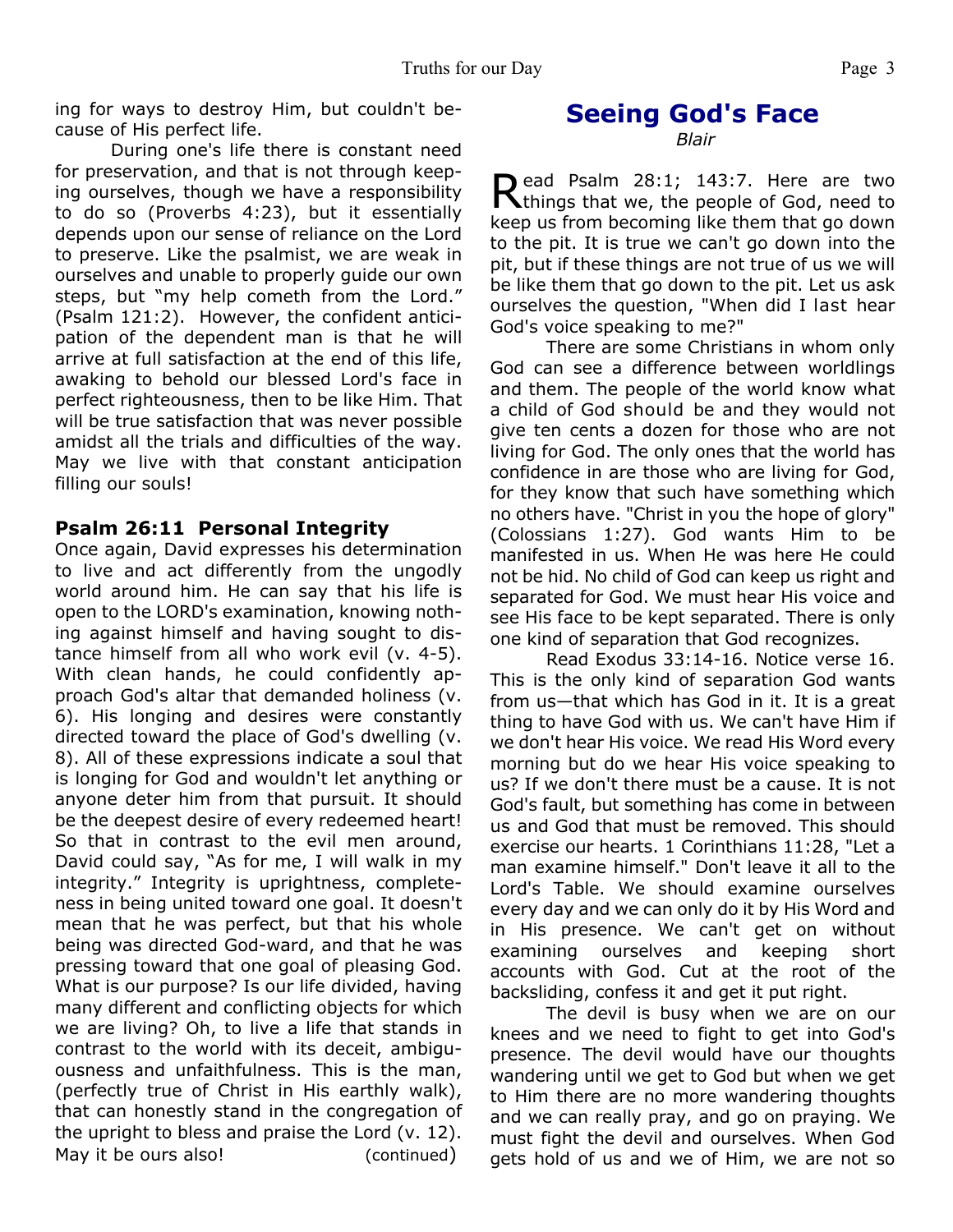liable to do wrong things. The thing is to hear His voice for ourselves. When was it true that we heard His voice and saw His face? There is not a syllable of God's book that we can give up. There is a tendency on the part of some to knock down the wall of separation and go in with the world.

 Read Matthew 5:8: "Blessed are the pure in heart: for they shall see God." Some people like to put this off to a coming day. We will see God then, but He wants us to see His face now. Who can see Him? The pure in heart. This is inward purity which no one but God can see. The heart will not be empty. If it is filled with God we will be happy, but it may be filled with other things and "the backslider in heart shall be filled with his own ways," (Proverbs 14:14). It does not say backslider in life, but before that, when it is yet in the heart, he is filled with his own ways and is miserable. See John 20:20, "Then were the disciples glad when they saw the Lord." There is nothing that will rejoice the heart like the sight of the Lord.

 Read Matthew 6:31-33: Do not seek after food and raiment, as these are merely the things added. We are not only to seek, but to seek first, God and the things of God; they are to get first place. Every morning we rise we should begin with God and then everything else will get its right place.

 We are always asking God for things but what is He getting from us? The only thing that God is getting from this earth is what He gets from the hearts of His people. A heart out of touch with God is doing nothing for Him. If we don't get up in time to read His Word and pray, God gets nothing from us. "Will a man rob God?" (Malachi 3:8). There are many at the Lord's Table who are robbing God—not giving Him what they should. It is only praise and thanksgiving that comes from the heart that goes up to God. He should not only get praise at the Lord's Table, but every day. If this is not the case we are not right with God. We go to the remembrance feast and profess to worship God, but is it real praise? After all God has done for us, may we be revived and stirred up to get into His presence and stay there, with our hearts occupied with Himself; and then He will get something from us.

# **The Preacher and His Pupils, pt. 2** *H. Rhodes*

# **4. Conscience, 1 Thessalonians 2:5, 10**

Several times over does Paul refer to his<br>Sbehavior while among them, reminding  $\bigcup$  behavior while among them, reminding them of things they knew, but when speaking of the hidden things that they couldn't know, he calls God to witness, v. 5 and v. 10. A good conscience, while not infallible as a guide, contributes a great deal to one's freedom and effectiveness in preaching. "Our rejoicing is this, the testimony of our conscience that in simplicity and godly sincerity, we have had our conversation in the world." (2 Corinthians 1:12), and again, "I have lived in all good conscience before God until this day." (Acts 23:1), and again, "Herein do I exercise myself, to have always a conscience void of offence toward God and men." (Acts 24:16). How often has some sin or misdemeanor in the life of the preacher veiled the message?

The import of a good conscience may be better judged if we consider the exhortations to Timothy (1:5, 19). It is one reason why he writes to this young man, and encourages him to always maintain it. If not, the danger is a denial of the faith leading to "making shipwreck" as Hymenaeus and Alexander. The Christian is to be a good sailor as well as a good soldier of Jesus Christ. Ministers of the word are to be men of conviction, holding the mystery of the faith under the protection of a good conscience. I Timothy ch. 3 v. 9. May we ever keep the window of the soul open toward heaven.

From the inward state we turn again to the outward and note the preacher's

#### **5. Compassion, v. 7.**

"We were gentle among you as a nurse cherisheth her own children. We comforted and charged every one of you as a father doth his children", v. 11. This idea of parental care and concern reveals just how much Paul loved these young believers and desired their spiritual growth and development. The same language is used by Paul of Christ himself in His relation to the church in Ephesians 5:29. A baby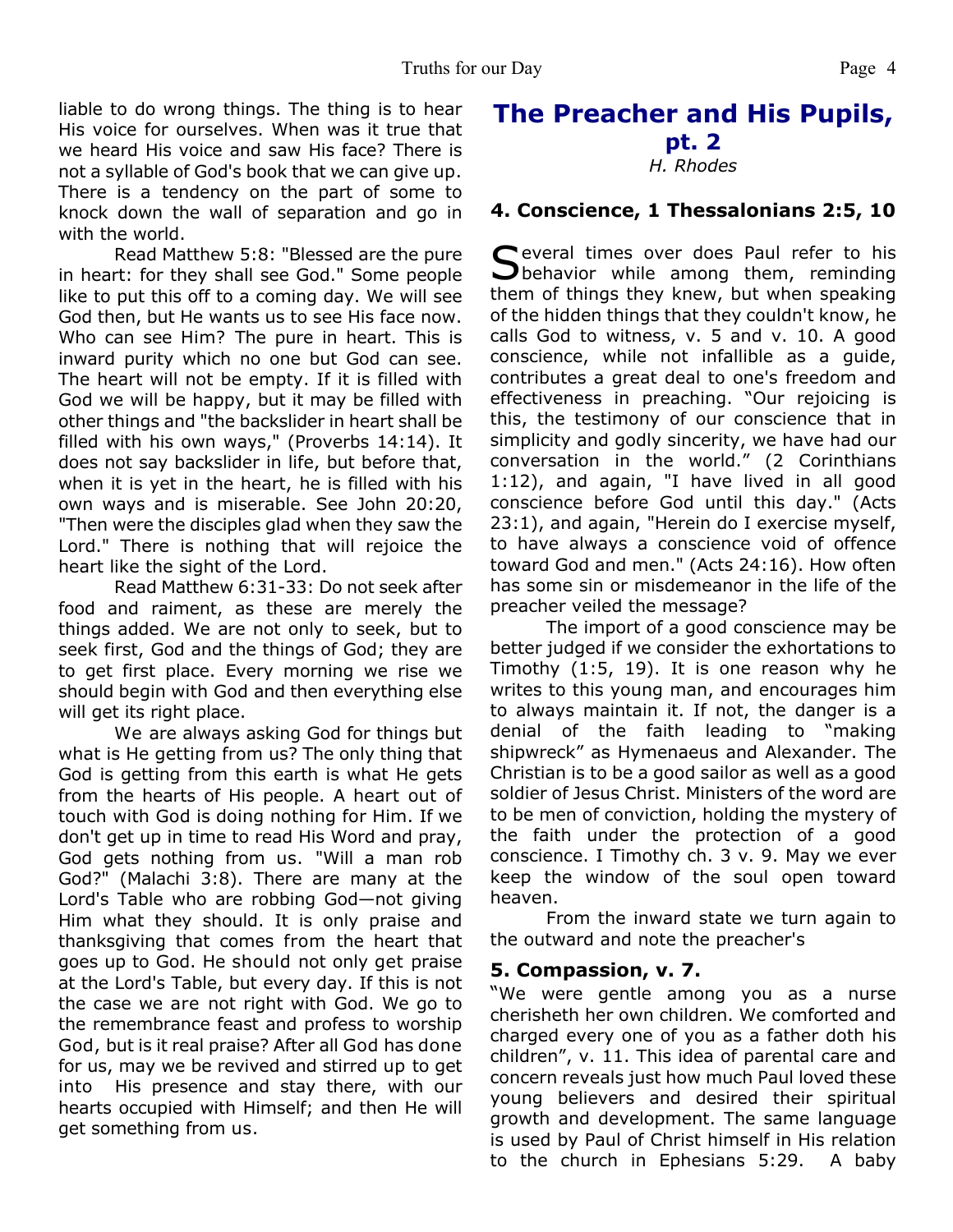demands food in order to grow. To be undernourished is to be deprived of that which is vital to healthy development. To cherish, is to draw to one's bosom. For illustration see 1 Kings 1:3. The thought is to comfort and love, which Paul was always ready to do. Our risen Lord has made full provision for his church, and under Him the preacher too should attend to the needs of young converts, "so that they may no more be as children tossed about by every wind of teaching", (Ephesians 4:14).

Finally, the preacher's

# **6. Conduct**

Generally it is spoken of in verse 10. "Ye are witnesses, how holily and justly and unblameably we behaved ourselves among you that believe. In all things approving ourselves as the ministers of God." 1 Corinthians 6:14: "Renouncing the things of dishonesty, not walking in craftiness, nor handling the word of God deceitfully; but by manifestation of the truth commending ourselves to every man's conscience in the sight of God", 2 Corinthians 4:2, so much so He could say "be ye followers of me as I also follow Christ."

The standard is certainly a high one, but unless we as preachers approximate to this, we can hardly expect blessing, such as Paul did, or get the same response from his pupils, of which, here are a few.

They received it. They reverenced it. They rejoiced in it. They reflected it. They repeated it.

The first thing about these pupils of Paul was their preparedness to hear what he had to say, and having heard they accepted it, "not as the word of men, but as it is in truth the word of God, which liveth and abideth forever, which also worketh effectually in them that believe", (1 Thessalonians 2:13). As he planted the good seed God gave the increase. It is not for us to analyze the soil, but to sow the seed, being assured that some will fall into good ground and bring forth fruit a hundredfold.

The parable of 'The sower' (Luke 8:4- 15). seems intended to assure the disciples that though there may be disappointment at men's attitude to the gospel generally, some will fall on good ground, and bring forth fruit a hundredfold, which will more than recompense the laborer in the day he stands before the judgment seat of Christ. This cheered the heart of Paul (Romans 1:13, Colossians 1:6), and his joy is expressed in verse 9 of this chapter to the Thessalonians. "Ye turned to God from idols to serve the living God, and to wait for his Son from heaven." So be of good cheer, dear Sunday school teacher, and tract distributor. Your labor is not in vain. You shall reap if you faint not.

Closely allied to this truth of receiving is that of reverencing the Word of God. Referring again to the book of Nehemiah, we are informed in chapter 8 and verse 5 that when Ezra opened the book of the law all the people stood up, and though he read from early morning, v. 3. (marg.) until noon, the ears of all the people were attentive to the book of the law. So Paul in writing to Timothy exhorts him to give attendance to reading (1 Timothy 4:13). To the Colossians he writes "When this epistle is read among you, cause that it be read also in the church of the Laodiceans; and that ye likewise read the epistle from Laodicea". It is a joy to every spiritually minded person to hear the scriptures read nicely in public, but when did any of us last hear a whole New Testament letter read in the assembly gathering. To our shame, be it said, that so often our reaction to lengthy readings is one of restlessness, and marked irreverence

The third thing to observe in their attitude toward the scriptures, is given in verse 6 of chapter 1. They received it with joy of the Holy Ghost. Whoever penned the 119th Psalm knew something of this, for in verse 162 he says, "I rejoiced at thy word, as one that findeth great spoil." Isaiah also declares "With joy shall ye draw water from the wells of salvation." (12:3). One of the key words of the Acts of the apostles is Joy–scripture references Acts 8:8, 39; 13:48; 16:34: and in all his epistles Paul expresses his "joy in God through our Lord Jesus Christ", (Romans 5:11). See also Philippians 4:4. John too in his first epistle informs his readers, that the ultimate design of the apostolic testimony is to bring men into fellowship with God, that their joy might be full. (1 John 1:1-4). Happy are the people that know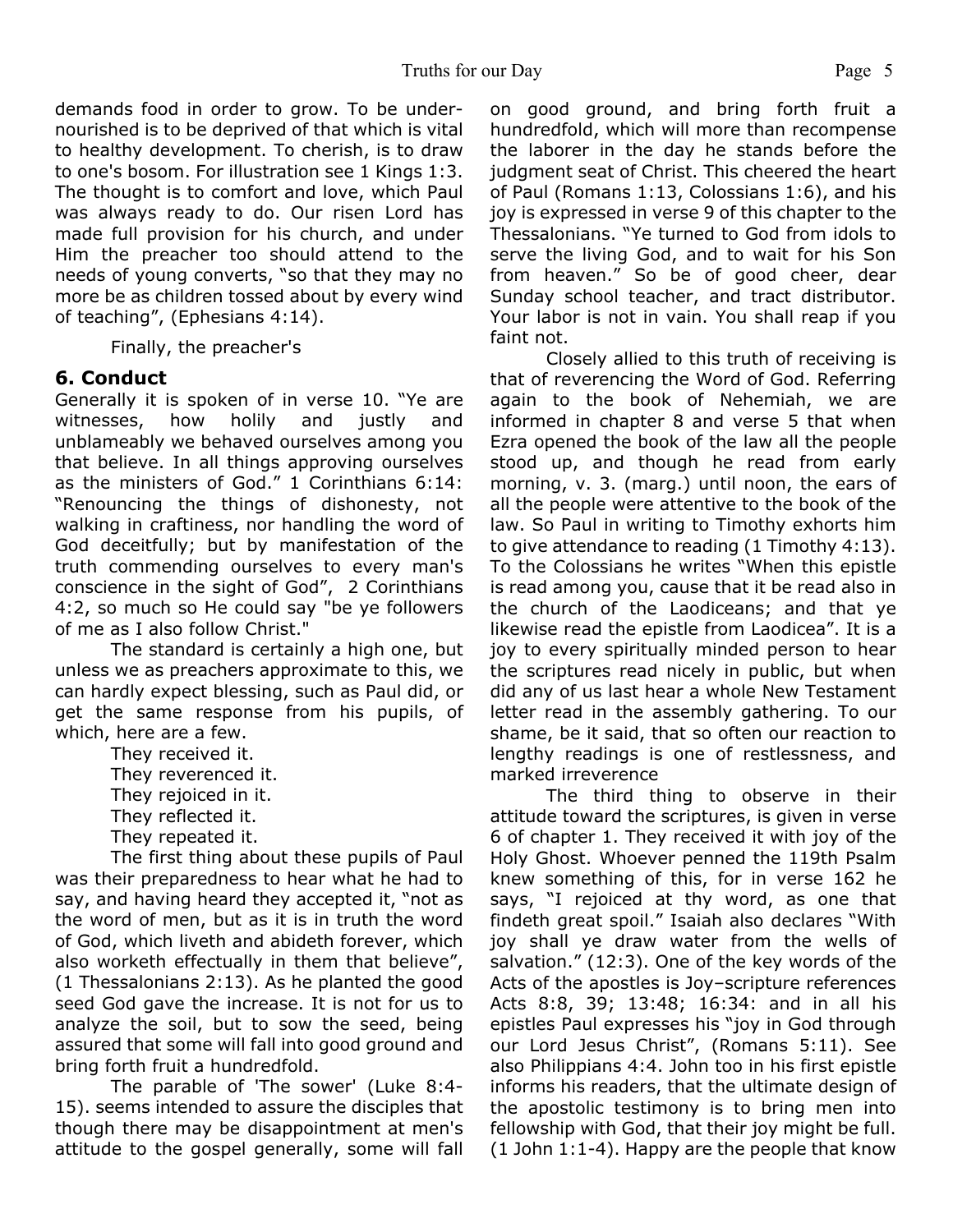the joyful sound.

Verse 7 tells us that they not only rejoiced in it, but they also Reflected it. Their manner of life paid tribute to the transforming power of the gospel. They became imitators of Paul and his companions v. 6 and thus of Christ himself. Inseparable to this is the final thought of Repeating it. "From you sounded out the word of the Lord," v. 8. Of the early Christians it is said, "They went everywhere preaching the word" (Acts 8:4). To Timothy Paul writes. "Preach the word, in season, out of season" (2 Timothy 5:2). Every Christian church should be a center of evangelism, giving evidence of its new life in Christ.

#### **The essence of all sin, and the source of all misery, is opposition to the will of God.**

# **The Judgment Seat of Christ** *Robert Surgenor*

We have all heard the little saying, "Only one life, 'twill soon be past, Only what's done for Christ will last." Have you ever considered the man who wrote it? Let me tell you about C. T. Studd, and then perhaps you will appreciate the saying to a greater degree.

 Charles Thomas Studd was nurtured in the lap of luxury, and was educated at Eton and Cambridge, where he acquired a degree in law. He also rose to fame in the sports world, becoming the most outstanding and best known cricket player in England. By 1882 he was considered one of the best cricket players in the world. After one "long blaze of cricketing glory," the hero of the British sport-loving public created a stir in the secular world of his youth by renouncing wealth and position to follow Christ. By this time, he had been saved six years, but was in a backslidden condition. However, gospel meetings held by Moody and Sankey in 1882, restored him to the Lord and greatly burdened him to enter missionary work in China. Arriving in Shanghai on March 18th, 1885, he and others with him, at once began the study of the language seven to ten hours a day, donned Chinese garb, and ate with and like the Chinese.

 On his 25th birthday, December of 1885, Studd inherited \$145,000. In today's money that would be over \$1,450,000. Upon receiving it, he determined it would go into the work of the Lord. Contacting various Christian organizations he gave all but \$17,000 away.

 Just before his marriage to Priscilla Livingstone Steward, in 1888, Studd presented his bride to be with the \$17,000 remaining from the inheritance. She said, "Charlie, what did the Lord tell the rich young man to do? Sell all. Well then, we will start clear with the Lord at our wedding." They wrote General Booth on July 3, 1888, and told him the Salvation Army would receive this last amount of funds. They left Tientsin with \$5 and some bedding and for the next 41 years of marriage together God provided for them.

In 1896 he came to the USA and stayed for 18 months, speaking as much as six times a day, seldom under an hour. While in Liverpool, England, in 1908, he saw a sign, "Cannibals want missionaries." On December 15, 1910, he left for Africa, sailing alone, and leaving his wife behind. After four years he returned home to an ill wife and stayed with her about two years then returned to his field of labor in Africa for 15 more years, which during that time, only saw his wife for two weeks. She was in full agreement, for she had her work for the Lord in England. He was 53 when he left. Those who questioned the wisdom of his action were told that he found a postcard on his desk which stirred him, for it said: If Jesus Christ be God, and died for me, then no sacrifice can be too great for me to make for Him. In 1929 she died while on a visit to Malaga, Spain, and he soon followed her to be with the Lord he had so faithfully served. Before departing for heaven, he said, "I am getting desperately afraid of going to heaven for I have had the vision of the shame I shall suffer as I get my first glimpse of the Lord Jesus; His majesty, power and marvelous love for me, who treated Him so meanly and shabbily on earth, and acted as though I did Him a favor in serving Him! No wonder God shall have to wipe away the tears off all faces, for we shall be broken-hearted when we see the depth of His love and the shallowness of ours."

Only one life, a few brief years, Each with its burdens, hopes, and fears;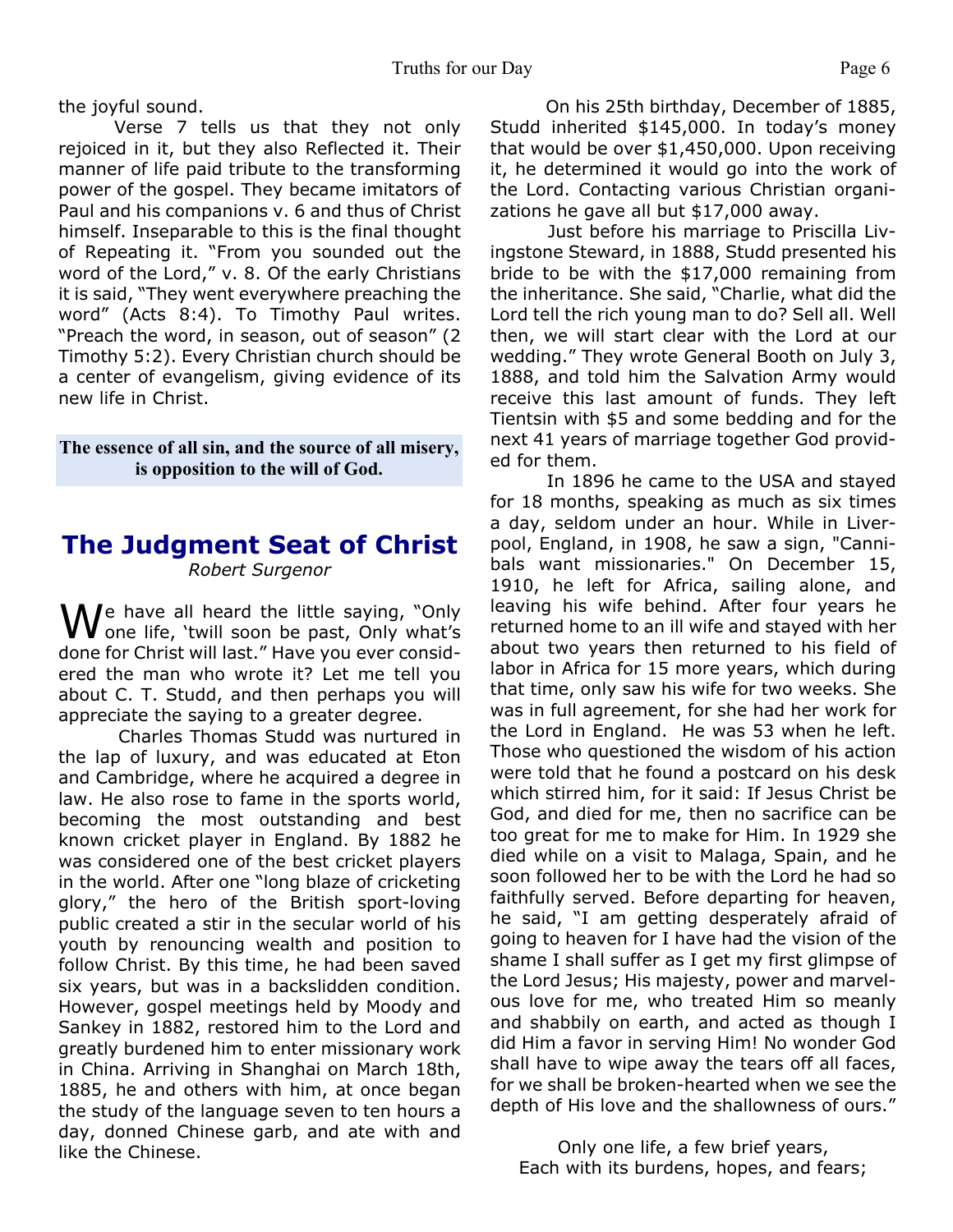Each with its days I must fulfill, Living for self or in His will; Only one life, 'twill soon be past, Only what's done for Christ will last.

When this bright world would tempt me sore, When Satan would a victory score; When self would seek to have its way, Then help me Lord with joy to say; Only one life, 'twill soon be past, Only what's done for Christ will last.

Give me Father, a purpose deep, In joy or sorrow Thy word to keep; Faithful and true what e'er the strife, Pleasing Thee in my daily life; Only one life, 'twill soon be past, Only what's done for Christ will last.

Oh let my love with fervor burn, And from the world now let me turn; Living for Thee, and Thee alone, Bringing Thee pleasure on Thy throne; Only one life, "twill soon be past, Only what's done for Christ will last.

Only one life, yes only one, Now let me say,"Thy will be done"; And when at last I'll hear the call, I know I'll say "twas worth it all; Only one life,'twill soon be past, Only what's done for Christ will last.

Only one life, 'twill soon be past, Only what's done for Christ will last. And when I am dying, how happy I'll be, If the lamp of my life has been burned out for Thee.

Thomas Charles Studd BORN: December 5, 1860 Northallerton, England DIED: July 16, 1931 Ibambi, Africa LIFE SPAN: 70 years, 7 months, 11 days

 Quite a number of years ago a young believer came to me concerned about John 5:24. "Verily, verily, I say unto you, He that heareth My word, and believeth on Him that sent Me, hath everlasting life, and shall not come into condemnation; but is passed from death unto life." He knew that the word "condemnation" was "judgment," and that posed a problem for him, for he also had read that we who were saved would stand before the Judgment Seat of Christ (Romans 14:10; 2 Corinthians 5:10). He wondered how this could be since believing on Christ was a guarantee that he would never come into judgment. I explained to him that the word translated "condemnation" (judgment) in John 5:24 was "krisis," and that it meant a crisis, a judgment with a view to eternal punishment. I then explained that the word "judgment" in Romans 14:10 and 2 Corinthians 5:10 was "bema," a word used in Paul's day to describe a raised place where judges sat and viewed the contestants in a race. Then when the contest was over, the runners would appear before the bema to be judged how they ran the race, and what reward (or prize) they would receive. He gave a sigh of relief and thanked me.

 There are three future judgments in God's program – the judgment of the saints, the judgment of the living nations, and the judgment of the wicked dead. The Judgment Seat of Christ will take place immediately after the rapture, prior to the marriage supper of the Lamb. The results of this judgment will determine the believer's status and position eternally with Christ. Seven years after the rapture of the saints, the Lord will return to righteously judge the earth dwellers (Matthew 25:31–46) and establish His millennial kingdom on earth. Satan will be bound and confined to the bottomless pit.

 After one thousand years of blissful reign under the kingdom of Christ, Satan will be released from his prison (the bottomless pit), and will go out to deceive the nations, and they will respond, rebelling against the throne of God. Then the end will come and "the heavens shall pass away with a great noise, and the elements shall melt with fervent heat, the earth also and the works that are therein shall be burned up" (2 Peter 3:10). Upon this tremendous dissolving of the universe, God will set up His Great White Throne of judgment, and all the unsaved of humanity will be raised to be judged for their sins. This judgment (crisis) will determine the intensity of each individual sin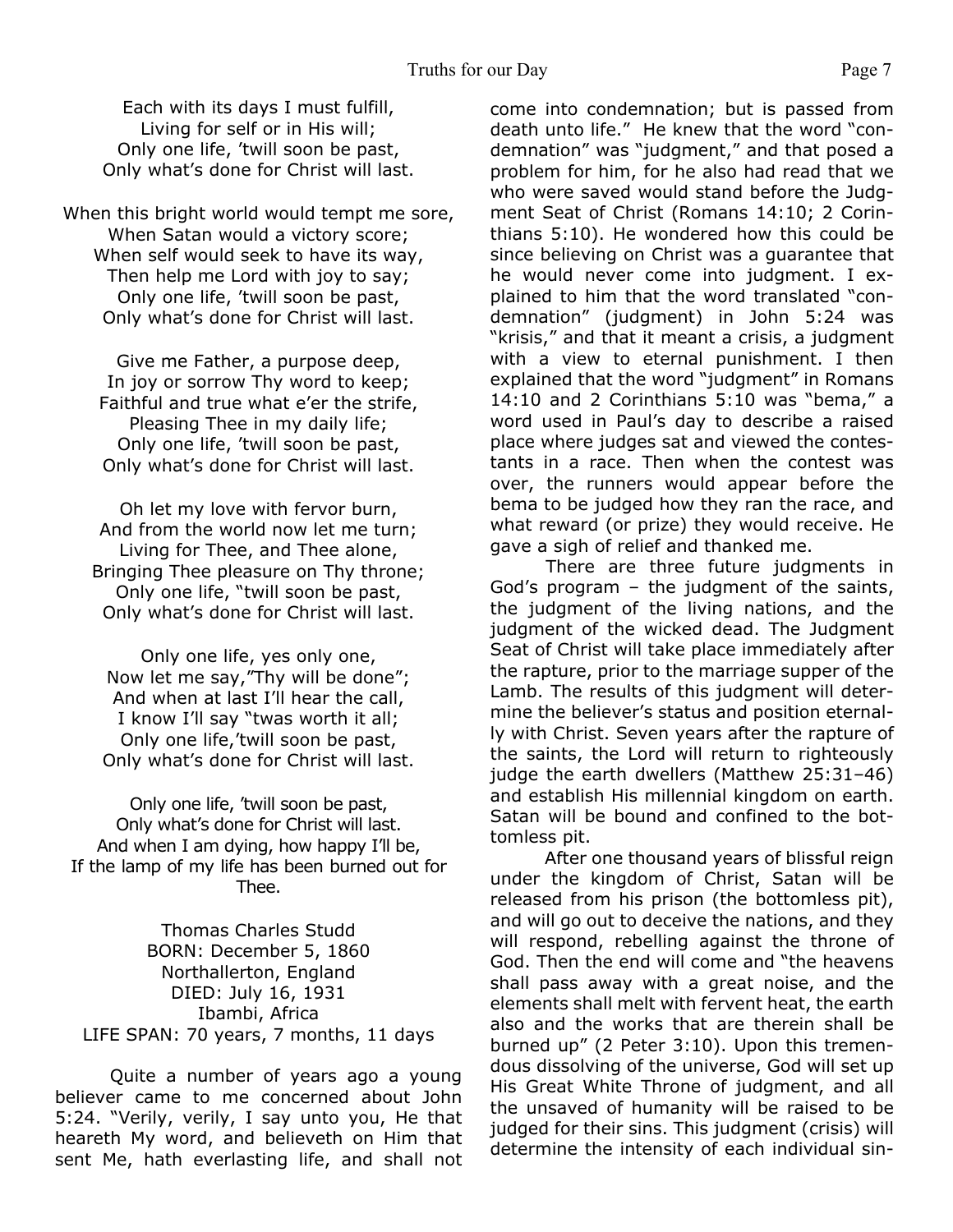ner's eternal torment in the lake of fire (Revelation 20:11–15).

 Coming back to the young brother who asked me the question, even though he gave a sigh of relief, I wonder if more intelligent Christians could give a sigh of relief when they consider that they shall stand before the Judgment Seat of Christ to give an account of themselves? I have mixed feelings about that day, do you? Just think, nothing of your whole life here will be hidden, all shall be brought to light. Think that sobering fact over carefully.

 Regarding that tremendous event, to be forewarned is to be forearmed. I believe an intelligent knowledge of the Judgment Seat of Christ will help us curb our sinful passions, and keep ourselves pure. After all, the exposure day lies before all of us that are Christians. The Judgment Seat of Christ should be an incentive to work like a slave for the Master, knowing that He will reward for all labor done in His name.

 The Judgment Seat of Christ is mentioned and indicated mainly in four portions of Scripture, namely Romans 14:10-13; 1 Corinthians 3:9-15; 4:1-5; and 2 Corinthians 5:9- 10. In Romans 14 we will consider brethren and their attitude. In 1 Corinthians 3, we shall look at the building and the architecture. In 1 Corinthians 4, we shall observe the book, and one's account. Finally in 2 Corinthians 5 we shall examine the body, and His appearing.

## **Romans 14 Brethren and Attitude**

In Romans 14, we find saints bowing the knee, confessing, and giving an account. In 1 Corinthians 3, we notice the fire trying one's work and the thought of receiving reward, or suffering loss. Moving on to 1 Corinthians 4, we discover the hidden things of darkness brought to light, and a manifestation of the counsels of the heart. In 2 Corinthians 5:10, we see the Christian receiving the things done in his body. I am sure that a thorough investigation of the Judgment Seat of Christ will produce in us a careful attitude as to our lifestyle here.

 Romans 14 is an interesting chapter in that it deals with two types of brethren, the weak and the strong. The weak brother had never totally escaped Judaism. He had a tender conscience regarding keeping certain Jewish days, and abstaining from eating meats that had been offered to idols. The strong brother saw no need of keeping Jewish religious days and had no conscience about eating meats that had been offered unto idols. He believed that, "every creature of God is good, and nothing to be refused, if it be received with thanksgiving: For it is sanctified by the word of God and prayer" (1 Timothy 4:4). There was a tendency on the part of the strong to despise the weak, and a tendency on the part of the weak to judge the strong. This produced a very serious condition in Rome – disunity!

 Thus Paul writes, "For none of us liveth to himself, and no man dieth to himself" (Romans 14:7). We have a responsibility to God. Paul goes on to say, "But why dost thou judge thy brother? or why dost thou set at naught thy brother? for we shall all stand before the Judgment Seat of Christ. For it is written, As I live, saith the Lord, every knee shall bow to Me, and every tongue shall confess to God. So then every one of us shall give account of himself to God. Let us not therefore judge one another any more: but judge this rather, that no man put a stumblingblock or an occasion to fall in his brother's way" (vs. 10-13).

 In verse 14, Paul agrees with the strong, but warns the strong about grieving the weak and the danger that by continuing in their liberty, ultimately destroying the usefulness of the weak. He then states, "It is good neither to eat flesh (a sacrificial animal), nor to drink wine, nor any thing whereby thy brother stumbleth, or is offended, or is made weak" (vs. 21). How can we relate to that today in our culture? Let me put it this way. You might feel at liberty before God to engage in some activity that may stumble another Christian. What should your attitude be? Would you say, "There's nothing wrong in what I'm doing, and if they don't like it, that's too bad?" Well my friend, if that would be your way of thinking, remember this, you are going to stand before the Judgment Seat of Christ and give an account of yourself. You will bow the knee in submission to Him, and you will confess (give Him praise in agreement) to God. Regarding similar behavior, Paul writes "that no man put a stumblingblock or an occasion to fall in his brother's way" (vs. 13). The bottom line is that every saint should consider the conscience of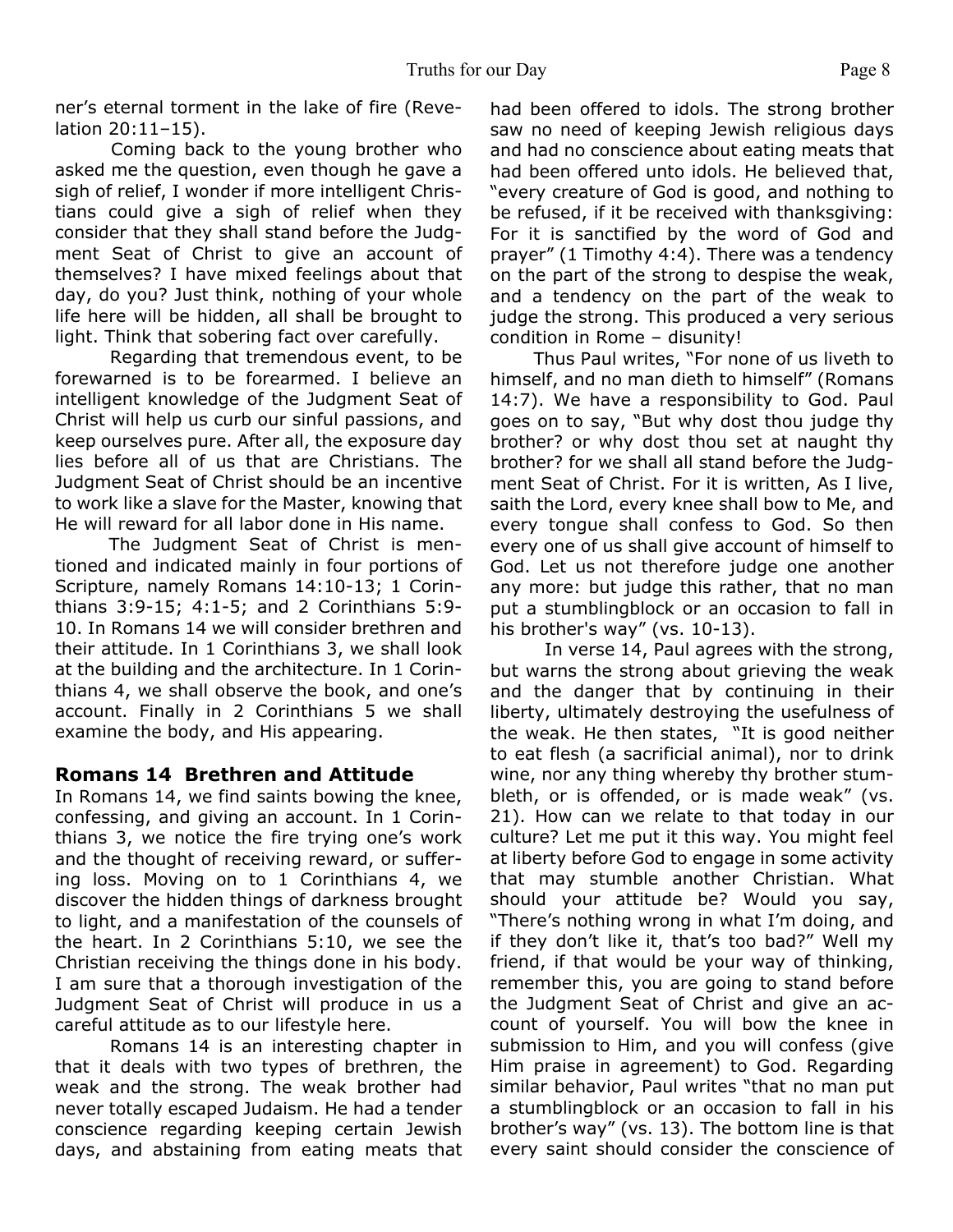his fellow believers, doing nothing that would stumble them in any way. If you violate this spiritual code of ethics, you will suffer loss at the Judgment Seat of Christ.

(continued)

# **"Who is on the Lord's Side?"**

*By A. McShane* (AT, Apr/May 1952)

#### **Exodus 32:26. The Occasion of the Call**

Moses, the Mediator of the legal covenant,<br>had been on the cloud-covered mountain oses, the Mediator of the legal covenant, of Sinai, receiving from God the tables of the law and the instructions for the building of the tabernacle. His long delay had removed from Israel's hearts all hope of seeing their leader again. Being a people who had little confidence in the Invisible, they desired to have a god both tangible and visible. Aaron, in his weakness acceded to their request, and with fire, tools and material soon produced the Golden Calf, fashioning it after the model of the idols of Egypt, from which they had but recently departed. Thus the people, who but a short time before had promised to obey the Lord, deliberately lapsed into gross idolatry. They displaced the Invisible Creator by a dumb idol. The new worship was inaugurated by a specially appointed feast-day. "To-morrow," said Aaron, "is a feast to the Lord," thus revealing how little scruple or conscience either he or they had about linking the Lord's name with this vile invention.

After 40 days of communion with the Lord, Moses at last descended the mount and

> **It is natural to compromise conscience and follow the social and religious fashion for the sake of gain or pleasure; it is divine to sacrifice both on the altar of truth and duty.**

witnessed one of the saddest and basest scenes in all Israel's history. Great indeed was the people's defection. They had lost the fear of God's displeasure, for they were playing before the Calf. They had lost all spiritual discernment, for they were attributing their deliverance from Egypt to their new god. They had lost their testimony before the nations, for they were naked to their shame. Worst, perhaps, than all, they had forfeited the Presence of the Lord, for He had withdrawn from their camp. In these circumstances, Moses' course was clear. He could not be associated with a pleasure-seeking, idolatrous camp, which had so wickedly profaned the Name of the Lord. He. therefore, separated himself from the apostasy, took his stand at the gate, and with clarion voice shouted, "Who is on the Lord's Side?"

When we remember that these things were "written for our admonition," we do well to enquire if there is anything around us today which resembles Israel's defiled camp. Our search need not be a long one. The great mass of religious profession, usually called Christendom, has, alas, much in common with it. In its circles the truth of the Lord's coming again is neglected and, indeed almost forgotten, just as Israel gave up the hope of Moses' return. Extensive schemes are devised and huge sums invested for the future, as though there were no such thing taught in the Scriptures as that of Christ's Second Advent. Further, its leading positions are mostly occupied by men who, Aaron-like, have no will or power to do aught but submit to the demands of their congregations and cater for their changing, carnal tastes. Moreover, in these systems the evidence of the engraving tool, which fashions according to the art and device of man, can readily be detected. The stately buildings, the stained glass windows, the peculiarly garbed ministers, the musical instruments, the sanctimonious rituals, the altars and images, copied from paganism or antiquated Judaism, all play an important and imposing part in the religious systems around us. But no attempt whatever is made by them to conform to the simple principles of the New Testament. In order to raise funds and foster activity of a kind, various stunts and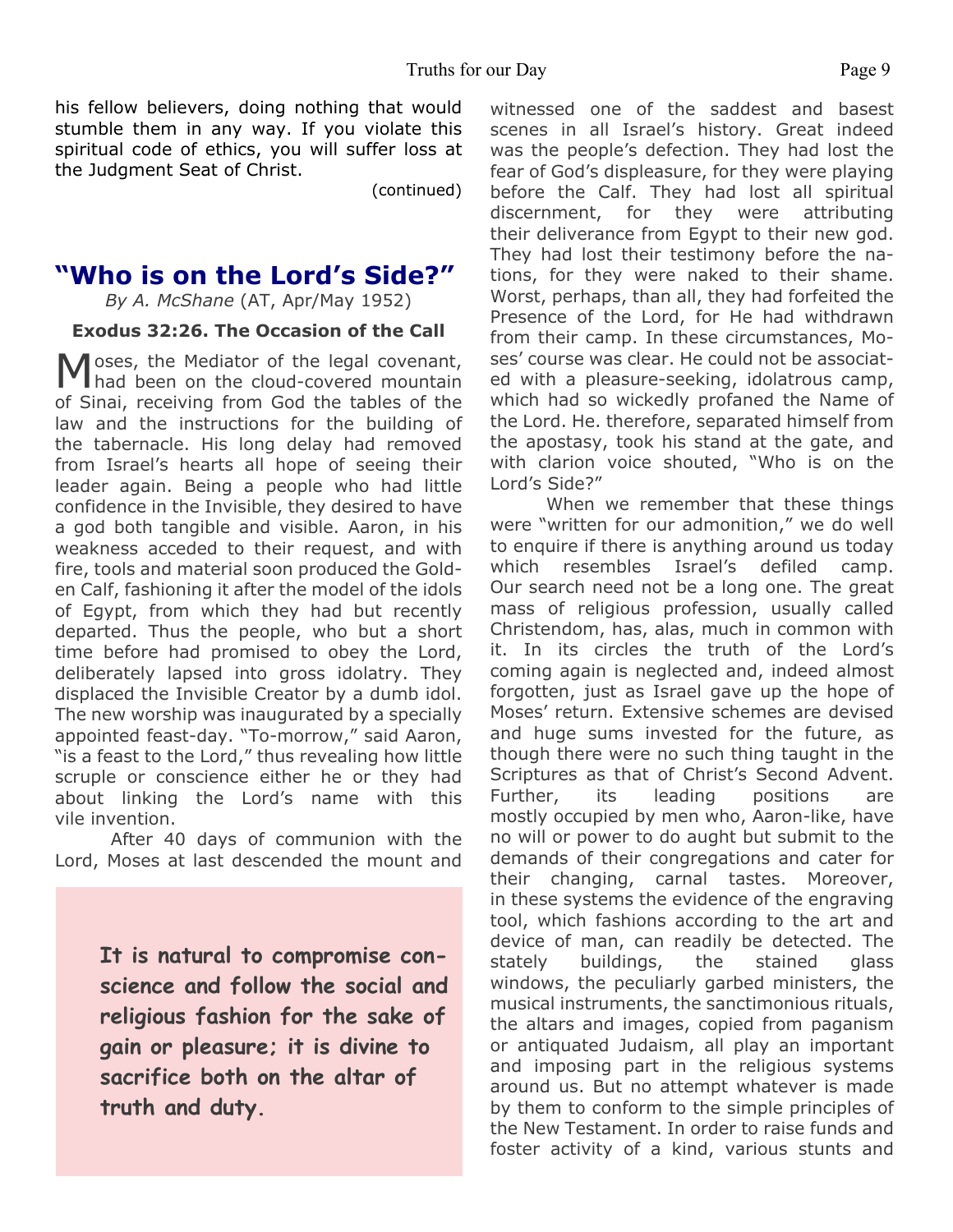forms of worldly amusement—socials, guest teas, sales of work, concerts, bazaars, juvenile games, debating societies, and often even dances are promoted by leaders who know little or nothing of the fear of God. The sham of it all is that over this unhallowed mixture the Lord's holy Name is proudly gilded. What travesty of truth! But there it is. Yes, the camp is still with us, and the call comes as of old, but now from a greater than Moses, "Who is on the Lord's Side?" let him come unto Me."

# **The Effect of the Call**

We are not to conclude, however, that all in Israel were carried away by this new religion. Many, doubtless, had their scruples about the shameful behavior of their fellows. Notable amongst these objectors were those of Aaron's own tribe, i.e., the Levites, who distinguished themselves by an immediate and unanimous response to the summons. Moses, by taking his station at the gate, made the issue clear. Every man then had either to rally to the banner of the Lord or stay in idolatry. The test for the nation was similar to the one in Elijah's day, when he on Mount Carmel, asked an equally vital question—"How long halt ye between two opinions?" No excuse could be offered for remaining in the camp and at the same time professing loyalty to the Lord Who had righteously withdrawn from its unholy din and taken up His abode outside its confusion. Therefore to remain within was to forsake Him, to disobey His call, and to be exposed to His righteous judgement.

In view of all this, we do well to remember that the Lord has not changed. If His holiness caused Him to forsake the camp of Israel, how can it allow Him to associate with the religious confusion of the present time? Is not His call relevant to-day: "Wherefore come out from among them, and be ye separate, saith the Lord" (2 Corinthians 6:17)? and again, "Come out of her my people, that ye be not partakers of her sins, and that ye receive not of her plagues" (Revelation 18:4)? and has not the writer to the Hebrews said, "Let us go forth (lit. "come out") therefore unto Him without the camp, bearing His reproach" (Hebrews 13:13)? Nothing surely could be clearer than these appeals. But what is our response to them? Remembering that our Lord Himself has said, "He that is not with Me is against Me," let us face the issue. Have we gone out to Him? And are we content to stay out with Him? "Who is on the Lord's Side?"

# **The Characteristic Marks of being on the Lord's Side**

With so much confusion around us, many young believers want to know how they can be sure they are on the Lord's side. They are faced with the problem that many different companies of professed Christians claim to be on it and that all others are wrong. How, then, can we know the Lord's side? What are its distinguishing features? Here are a few simple tests which may prove helpful to the honest enquirer.

First, the Lord is always **ON THE SIDE OF HIS WORD**. Therefore all our associations ought to be tested by the Scriptures. Is my ecclesiastical position in accordance with New Testament teaching? "To the law and to the testimony: if they speak not according to this word, it is because there is no light in them" (Isaiah 8:20). Moses could have had no doubts about the wrong of the Golden Calf, for the law he carried in his hands forbade the making of such idols. And can not the same be said about many of the practices of the religious world to-day? Are they not mere inventions of men which find no support by either precept or example in God's Guide Book—the Scriptures?

Secondly, the Lord is always **ON THE SIDE OF RIGHTEOUSNESS**. He will not have fellowship with sin to please even His choicest saint. "God is light, and in Him is no darkness at all" (1 John 1:5). Unjudged sin has cost many a saint, and many a company of saints, the loss of His Presence. Shiloh, in which the Lord chose to place His Name when Israel first settled in Canaan, had to be forsaken for this very reason.

Thirdly, the Lord is ever **ON THE SIDE OF THE LOWLY**. "To this man will I look, even to him that is poor and of a contrite spirit, and trembleth at My Word" (Isaiah 66:2). "God resisteth the proud, and giveth grace to the humble" (1 Peter 5:5). It is as we walk in simple dependence upon Him, that we can be